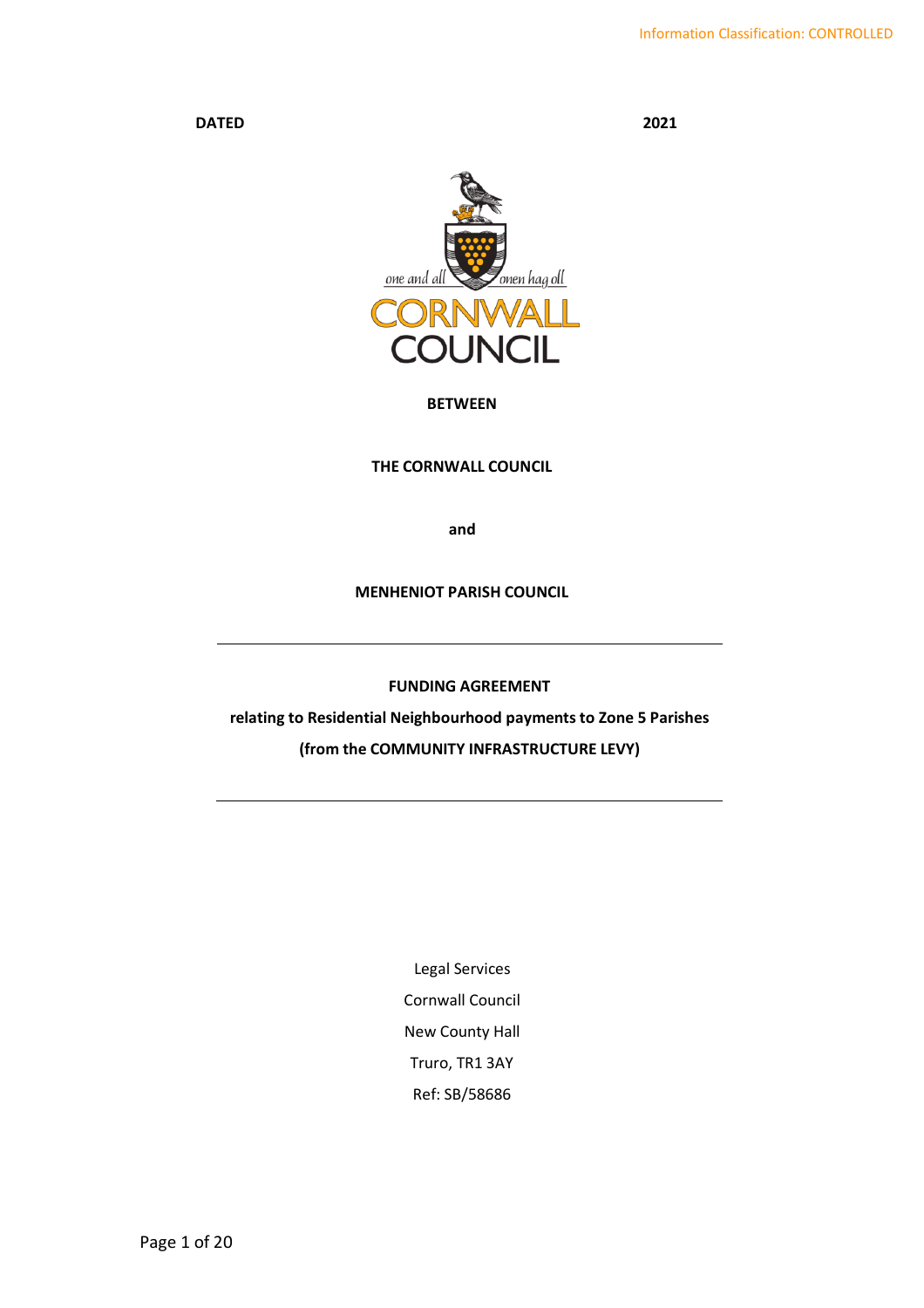# This Agreement is dated day of 2021

# Between

1. The Cornwall Council of New County Hall, Treyew Road, Truro, Cornwall, TR1 3AY ("the Council")

and

2. Menheniot Parish Council of Lambest Cottage, Meheniot, Cornwall, PL14 3RE ("the Recipient")

each individually a "Party" and together the "Parties".

# Recitals

- A) The Council as the local authority collects a Community Infrastructure Levy ('CIL') on local development which can be spent to improve the local infrastructure to support the development. The CIL is a planning charge introduced by the Planning Act 2008 and came into force on 6 April 2010 through the Community Infrastructure Levy Regulations 2010.
- B) The Council allocates between 15% and 25% of the levy receipts (the "Neighbourhood Portion") to Town and Parish Councils up to twice yearly (April and October). Recipients who have a Neighbourhood Plan in place will receive 25%. Recipients not having a Neighbourhood Plan will receive 15% (capped at £100 per existing dwelling in accordance with the Regulations).
- C) The Recipient acknowledges that as a Zone 5 local council, it does not fall under the Neighbourhood Portion part of the scheme for CIL income from residential developments and does not automatically qualify to benefit from Funding from residential developments under CIL as described in B) above. The Council will however, allocate Funding from the CIL to the Recipient strictly in accordance with the terms of this Agreement.
- D) The Funding provided by the Council to the Recipient must be spent by the Recipient in accordance with the terms of this Agreement.
- E) The Council as the grantor and the Recipient as the administrator of the grant Funding, will discharge these roles in accordance with the terms contained in this agreement.

These conditions shall govern the Agreement to the exclusion of any other terms and conditions. No variation to these conditions shall be binding unless expressly agreed in writing between the Parties.

NOW IT IS AGREED between the Council and the Recipient as follows:

# 1. DEFINITIONS AND INTERPRETATION

1.1 The following words and expressions shall have the following meanings unless inconsistent with the context: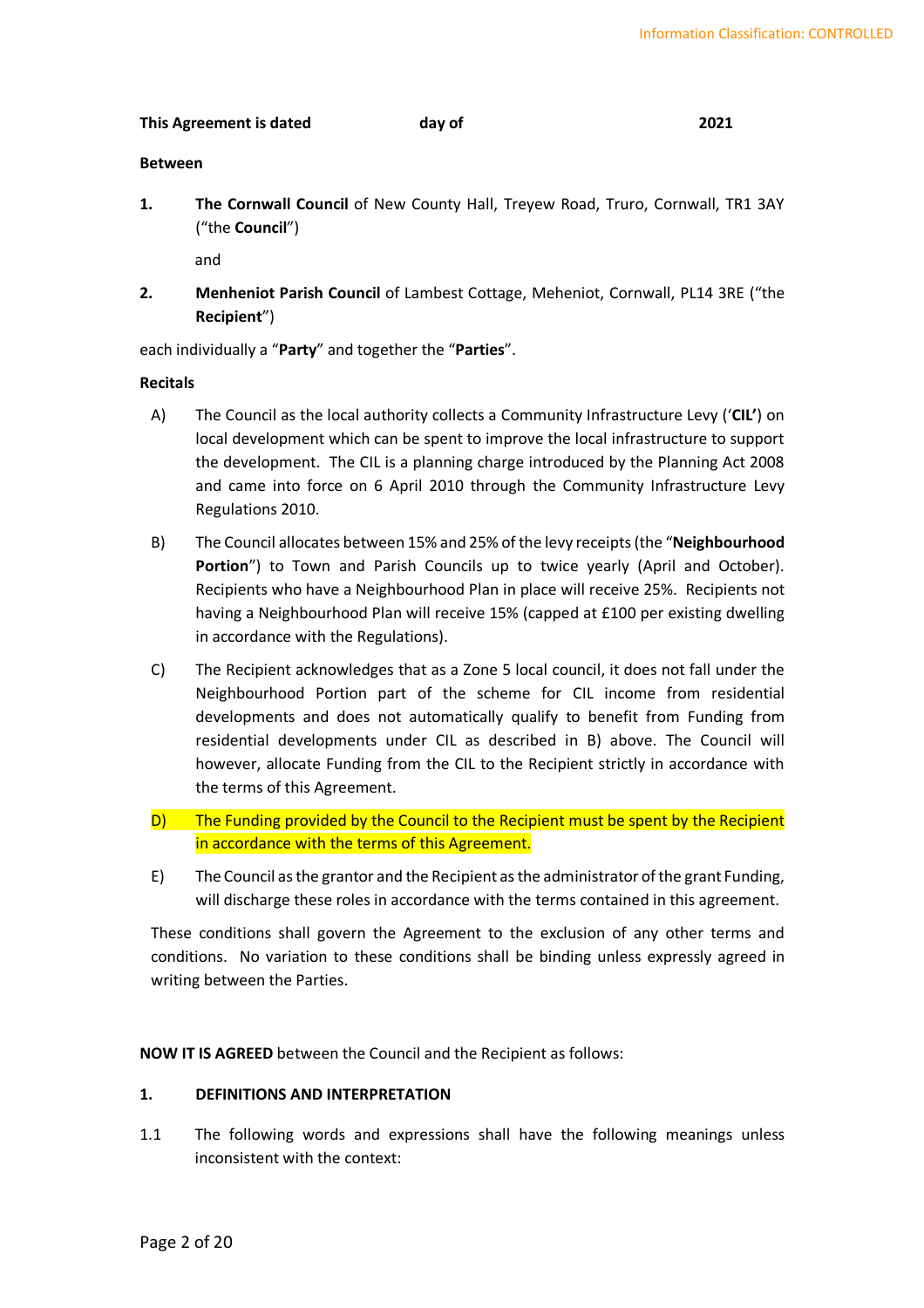| "Agreement"                                 | means all of the terms and conditions detailed herein<br>together with all Schedules and attachments;                                                                                                                                                                                                                                                                                                                                                                                                                                                                                                                                                                                                                                                                                                                                                                                                                                                                                                                                                                                                                                                                                       |  |  |  |
|---------------------------------------------|---------------------------------------------------------------------------------------------------------------------------------------------------------------------------------------------------------------------------------------------------------------------------------------------------------------------------------------------------------------------------------------------------------------------------------------------------------------------------------------------------------------------------------------------------------------------------------------------------------------------------------------------------------------------------------------------------------------------------------------------------------------------------------------------------------------------------------------------------------------------------------------------------------------------------------------------------------------------------------------------------------------------------------------------------------------------------------------------------------------------------------------------------------------------------------------------|--|--|--|
| "Approved Use"                              | means the use set out in Schedule 1 (infrastructure<br>works);                                                                                                                                                                                                                                                                                                                                                                                                                                                                                                                                                                                                                                                                                                                                                                                                                                                                                                                                                                                                                                                                                                                              |  |  |  |
| "Clawback"                                  | means the Council's right to recover the whole or any part<br>of the Funding including any interest that may be payable;                                                                                                                                                                                                                                                                                                                                                                                                                                                                                                                                                                                                                                                                                                                                                                                                                                                                                                                                                                                                                                                                    |  |  |  |
| "Commencement<br>Date"                      | means the date of this Agreement;                                                                                                                                                                                                                                                                                                                                                                                                                                                                                                                                                                                                                                                                                                                                                                                                                                                                                                                                                                                                                                                                                                                                                           |  |  |  |
| "Commencement<br>Notice"                    | means the notification received by the Council in respect<br>of CIL liable residential developments being undertaken<br>in the Recipient's parish or jurisdiction;                                                                                                                                                                                                                                                                                                                                                                                                                                                                                                                                                                                                                                                                                                                                                                                                                                                                                                                                                                                                                          |  |  |  |
| "Community<br>Infrastructure Levy<br>(CIL)" | means the planning charge introduced by the Planning<br>Act 2008 and came into force on 6 April 2010 through the<br>Community Infrastructure Levy Regulations 2010;                                                                                                                                                                                                                                                                                                                                                                                                                                                                                                                                                                                                                                                                                                                                                                                                                                                                                                                                                                                                                         |  |  |  |
| "Confidential<br>Information"               | means any information which has been designated as<br>confidential by either Party in writing or that ought to be<br>considered as confidential (however it is conveyed or on<br>whatever media it is stored) including information the<br>disclosure of which would, or would be likely to, prejudice<br>the commercial interests of any person, trade secrets,<br>Intellectual Property Rights and know-how of either Party<br>and all Personal Data and Special Categories of Data<br>within<br>the<br>of<br>meaning<br>the<br>Protection<br>Data<br>Legislation. Confidential Information shall not include<br>information which:<br>was public knowledge at the time of disclosure<br>(i)<br>(otherwise<br>than<br>by breach of<br>clause<br>9<br>Confidentiality; Data Protection and Freedom of<br>Information);<br>was in the possession of the receiving Party,<br>(ii)<br>without restriction as to its disclosure, before<br>receiving it from the disclosing Party;<br>(iii) is received from a third party (who lawfully<br>acquired it) without restriction as to its disclosure;<br>or<br>(iv) is independently developed without access to the<br>Confidential Information; |  |  |  |
| "Data Guidance"                             | means any applicable guidance, guidelines, direction or<br>determination, framework, code of practice, standard or<br>requirement<br>regarding<br>information<br>governance,<br>confidentiality,<br>compliance<br>privacy<br>or<br>with<br>Data                                                                                                                                                                                                                                                                                                                                                                                                                                                                                                                                                                                                                                                                                                                                                                                                                                                                                                                                             |  |  |  |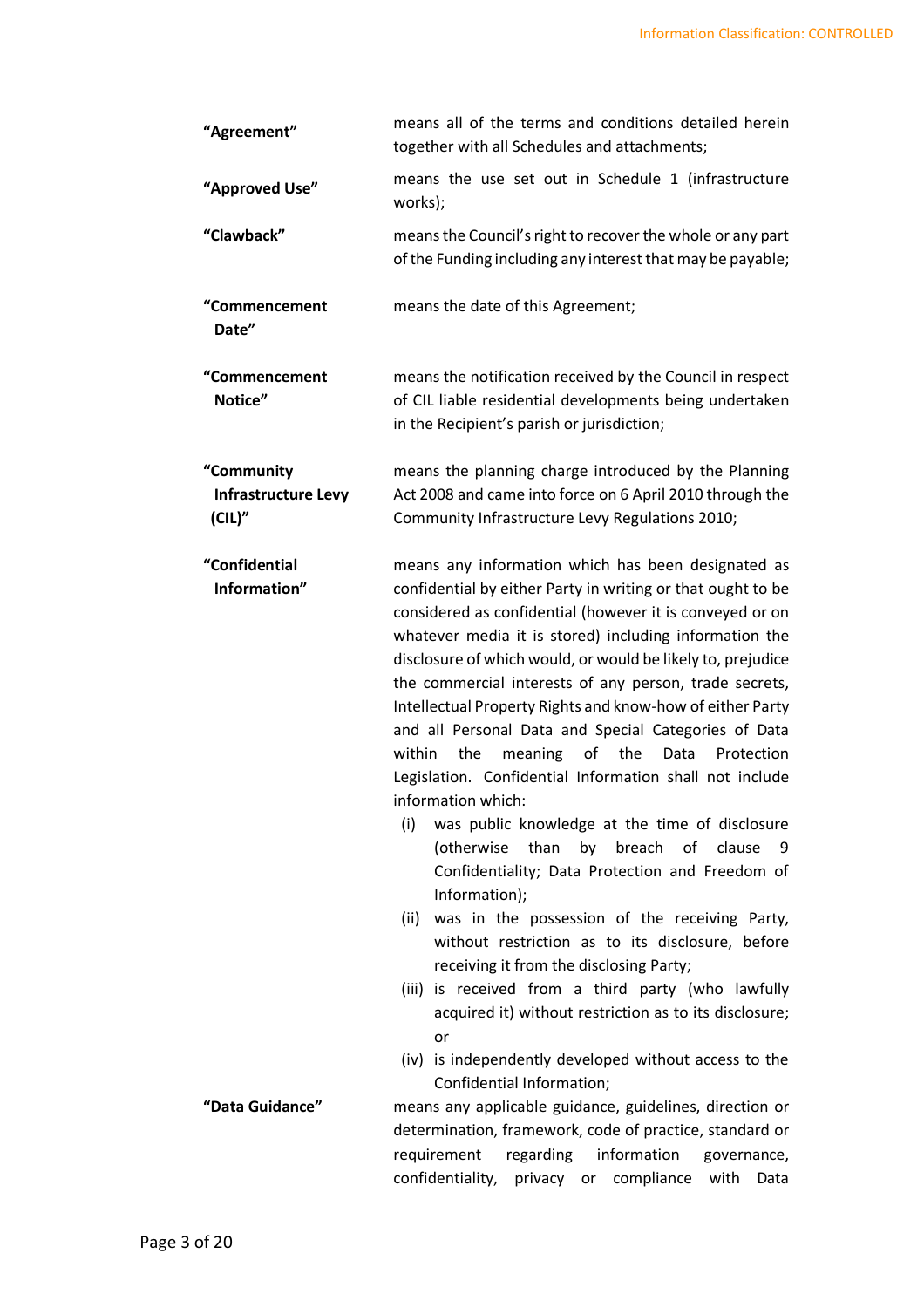Protection Legislation (whether specifically mentioned in this Agreement or not) to the extent published and publicly available or their existence or contents have been notified to the Recipient by the Council and/or any relevant Regulatory Body;

- "Data Protection Legislation" means the General Data Protection Regulation ((EU) 2016/679) ("GDPR") until it is no longer directly applicable in the UK, the Data Protection Act 2018 and any other applicable national implementing laws, regulations and secondary legislation, as amended or updated from time to time, in the UK;
- "EIR" means the Environmental Information Regulations 2004;
- "FOIA" means the Freedom of Information Act 2000 and any subordinate legislation made under this Act from time to time together with any guidance and/or codes of practice issued by the Information Authority or relevant government department in relation to such legislation and the Environmental Information Regulations 2004;
- 'Funding' means the monies awarded periodically by the Council to the Recipient from the Strategic Share of the CIL as a Neighbourhood portion payment and made in accordance with Clause 3;
- "Good Practice" means the exercise of the degree of competence which would reasonably and ordinarily be expected from the same type of organisation as the Recipient and under the same or similar circumstances;
- "Infrastructure" has the meaning given in section 216(2) of the Planning Act 2008 as amended by regulation 63;
- "Initial Term" means the period commencing on the Commencement Date and ending on the 31<sup>st</sup> December 2024 subject to clause 2;
- "Intellectual Property Rights" patents, utility models, rights to inventions, copyright and neighbouring and related rights, moral rights, trade marks and service marks, business names and domain names, rights in get-up and trade dress, goodwill and the right to sue for passing off or unfair competition, rights in designs, rights in computer software, database rights, rights to use, and protect the confidentiality of, confidential information (including know-how and trade secrets) and all other intellectual property rights, in each case whether registered or unregistered and including all applications and rights to apply for and be granted,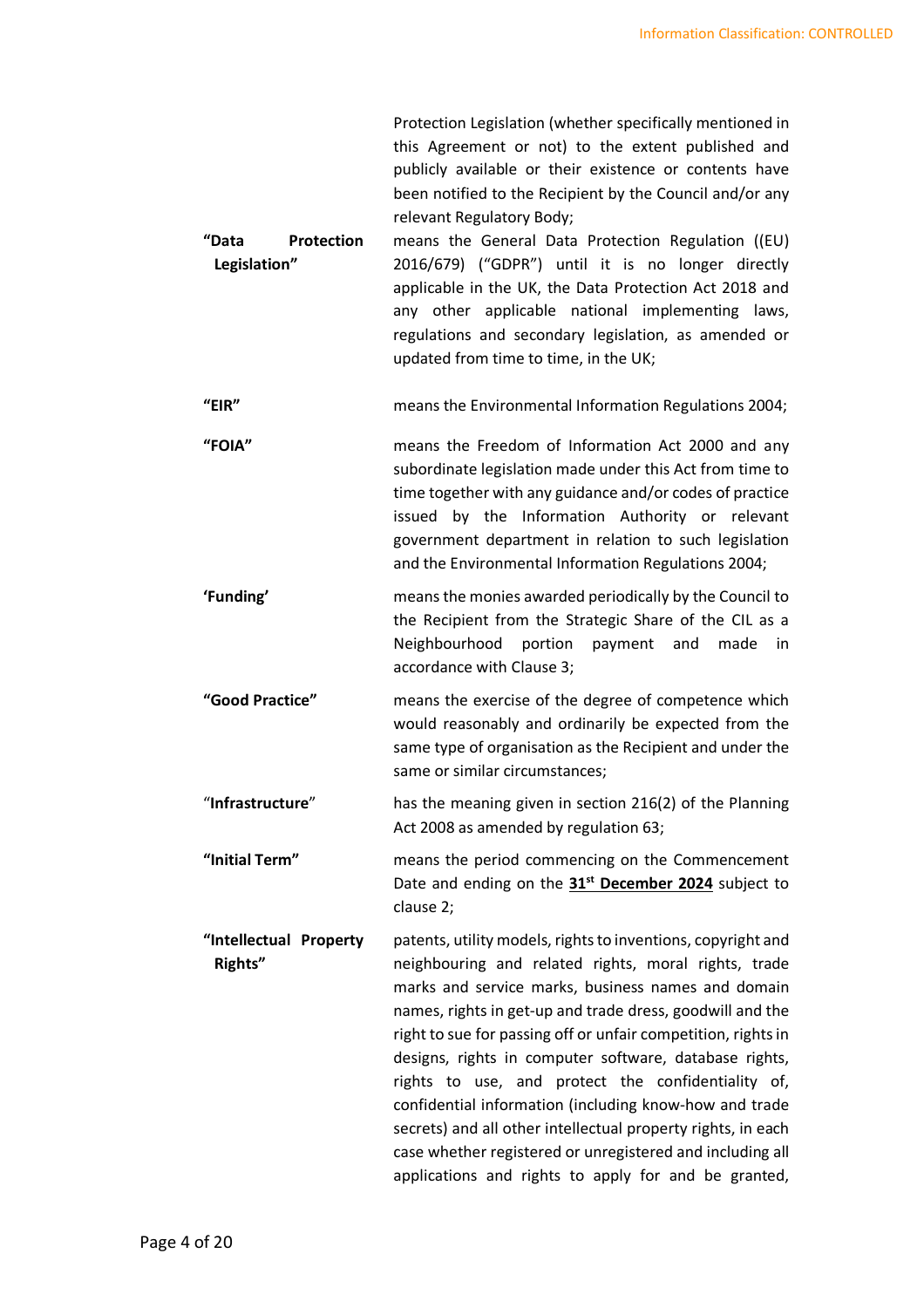renewals or extensions of, and rights to claim priority from, such rights and all similar or equivalent rights or forms of protection which subsist or will subsist now or in the future in any part of the world;

- "Indirect Losses" means loss of profits (other than profits directly and solely attributable to the provision of the Services), loss of use, loss of production, increased operating costs, loss of business, loss of business opportunity, loss of reputation or goodwill or any other consequential or indirect loss of any nature, whether arising in tort or on any other basis;
- "Laws" means any law, statute, subordinate legislation within the meaning of section 21(1) of the Interpretation Act 1978, bye-law, enforceable right within the meaning of section 2 of the European Communities Act 1972, regulation, order, mandatory guidance or code of practice, judgment of a relevant court of law, or directives or requirements of any Regulatory Body or Relevant Authority with which the Council and the Recipient is bound to comply;
- "Losses" means all damage, loss, liabilities, claims, actions, costs, expenses (including the cost of legal and/or professional services) proceedings, demands and charges whether arising under statute, contract or at common law but, excluding Indirect Losses;
- "Personal Data" has the meaning given it in the Data Protection Legislation;

# "Prohibited Act" means:

- (a) offering, giving or agreeing to give any gift or consideration of any kind as an inducement or reward for:
	- (i) doing or not doing (or for having done or not having done) any act in relation to the obtaining or performance of this Agreement or any other contract with the Council; or
	- (ii) showing or not showing favour or disfavour to any person in relation to this Agreement or any other contract with the Council;
- (b) entering into this Agreement or any other contract with the Council where a commission has been paid or has been agreed to be paid by the Recipient or on its behalf, or to its knowledge, unless before the relevant contract is entered into particulars of any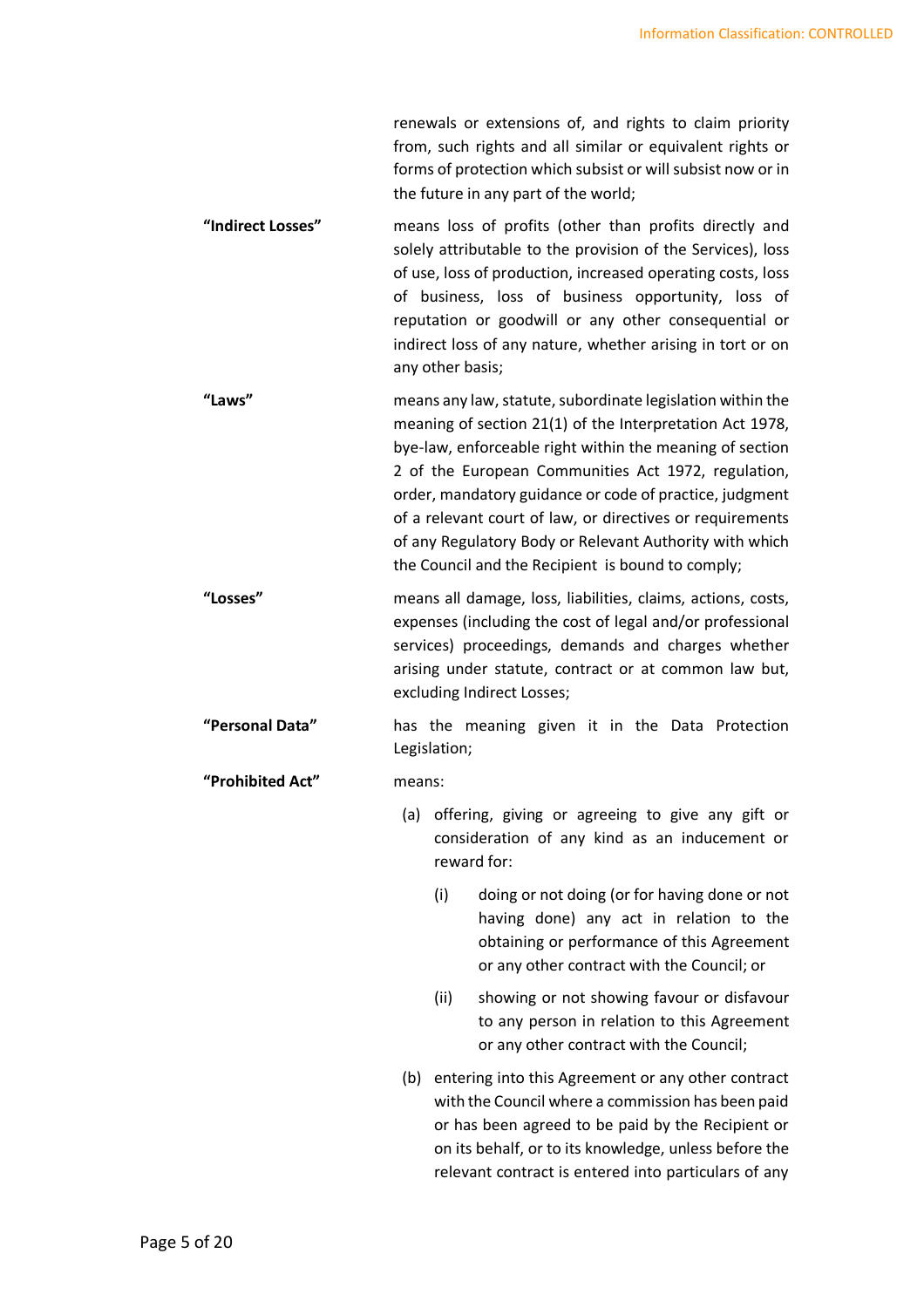|                   |     |              | such commission and of the terms and conditions<br>of any such contract for the payment thereof have<br>been disclosed in writing to the Council;                                                                                                                          |
|-------------------|-----|--------------|----------------------------------------------------------------------------------------------------------------------------------------------------------------------------------------------------------------------------------------------------------------------------|
|                   | (c) |              | committing any offence:                                                                                                                                                                                                                                                    |
|                   |     | (i)          | under the Bribery Act;                                                                                                                                                                                                                                                     |
|                   |     | (ii)         | under legislation creating offences in respect<br>of fraudulent acts; or                                                                                                                                                                                                   |
|                   |     | (iii)        | at common law in respect of fraudulent acts<br>in relation to this Agreement or any other<br>contract with the Council; or                                                                                                                                                 |
|                   | (d) |              | defrauding or attempting to defraud or conspiring<br>to defraud the Council;                                                                                                                                                                                               |
| 'Regulation(s)'   |     | Regulations; | means the Community Infrastructure Levy Regulations<br>2010 as amended by the 2012 and 2013 CIL (Amendment)                                                                                                                                                                |
| "Regulatory Body" |     |              | means a public organization or government agency that<br>is set up to exercise a regulatory function. This involves<br>imposing requirements, conditions or restrictions, setting<br>the standard for activities, and enforcing in these areas or<br>obtaining compliance; |
|                   |     |              | the period of the Initial Term as may be varied by:                                                                                                                                                                                                                        |
| "Term"            | (a) |              | any extensions to this Agreement which are agreed<br>pursuant to Clause 2 (Extending the Initial Term); or                                                                                                                                                                 |
|                   | (b) |              | the earlier termination of this Agreement in<br>accordance with its terms.                                                                                                                                                                                                 |

In this Agreement:

- 1.2 This Agreement includes any variations hereto made from time to time and any agreement expressed to be supplemental hereto.
- 1.3 Unless otherwise specified a reference to a particular law is a reference to it as it is in force for the time being taking account of any amendment, extension, application or re-enactment and includes any subordinate laws for the time being in force made under it and all orders, notices, codes of practice and guidance made under it.
- 1.4 A reference to laws in general is to all local, national and directly applicable supranational laws in force for the time being, taking account of any amendment, extension, application or re-enactment and includes any subordinate laws for the time being in force made under them and all orders, notices, codes of practice and guidance made under them.
- 1.5 A "person" includes a corporate or unincorporated body.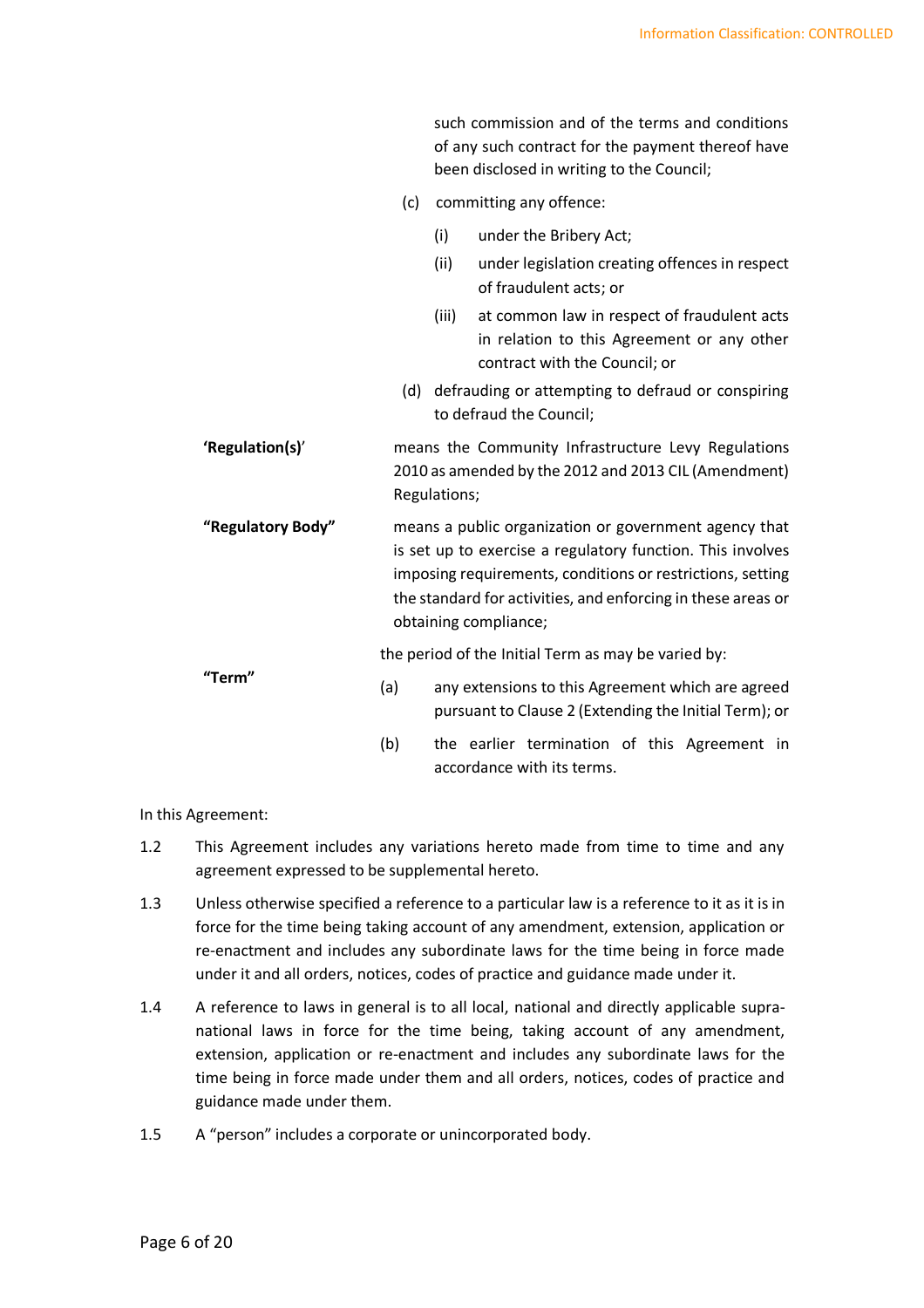- 1.6 The singular includes the plural and neuter and vice versa and any gender includes any other gender.
- 1.7 Clause, Schedule and Paragraph headings do not affect the interpretation of this Agreement.
- 1.8 Reference to any statute, enactment, regulation, code, official guidance or other similar instruments shall be 'construed as reference to the statute, enactment, regulation, code, official guidance or other instrument as amended or replaced from time to time by any subsequent enactment, modification, order, regulation, code, official guidance or instrument.
- 1.9 Any reference which immediately before Exit Day (as defined in the European Union (Withdrawal) Act 2018 (EUWA)) was a reference to (as it has effect from time to time) any EU regulation, EU decision, EU tertiary legislation or provision of the European Economic Area (EEA) agreement (EU References) which is to form part of domestic law by application of section 3 of the EUWA shall be read on and after Exit Day as a reference to the EU References as they form part of domestic law by virtue of section 3 of the EUWA as modified by domestic law from time to time.

# 2. TERM OF AGREEMENT

- 2.1 The Council may extend this Agreement beyond the Initial Term for an additional period or periods totalling not more than two (2) years ("Extension Period"), provided that the maximum Term shall not exceed seven (7) years from the Commencement Date. If the Council wishes to extend this Agreement, it shall give the Recipient at least three (3) months' written notice of such intention before the expiry of the Initial Term or subsequent Extension Period.
- 2.2 If the Council gives such notice then the Term shall be extended by the period set out in the notice.
- 2.3 If the Council does not wish to extend this Agreement beyond the Initial Term this Agreement shall expire on the expiry of the Initial Term unless terminated earlier in accordance with clause 10.

# 3. PURPOSE OF THE FUNDING

 The Recipient shall use the Funding only for the Approved Use more particularly detailed in Schedule 1 and in accordance with the terms and conditions set out in this Agreement. The Funding shall not be used for any other purpose without the prior written agreement of the Council.

# 4. PAYMENT OF THE FUNDING

4.1 Subject to the provisions of this Agreement the amount of Funding provided by the Council to the Recipient for the Approved Use will be agreed and recorded annually or bi-annually, subject to whether the Council has received a valid Commencement Notice, such determination being made solely and exclusively by the Council.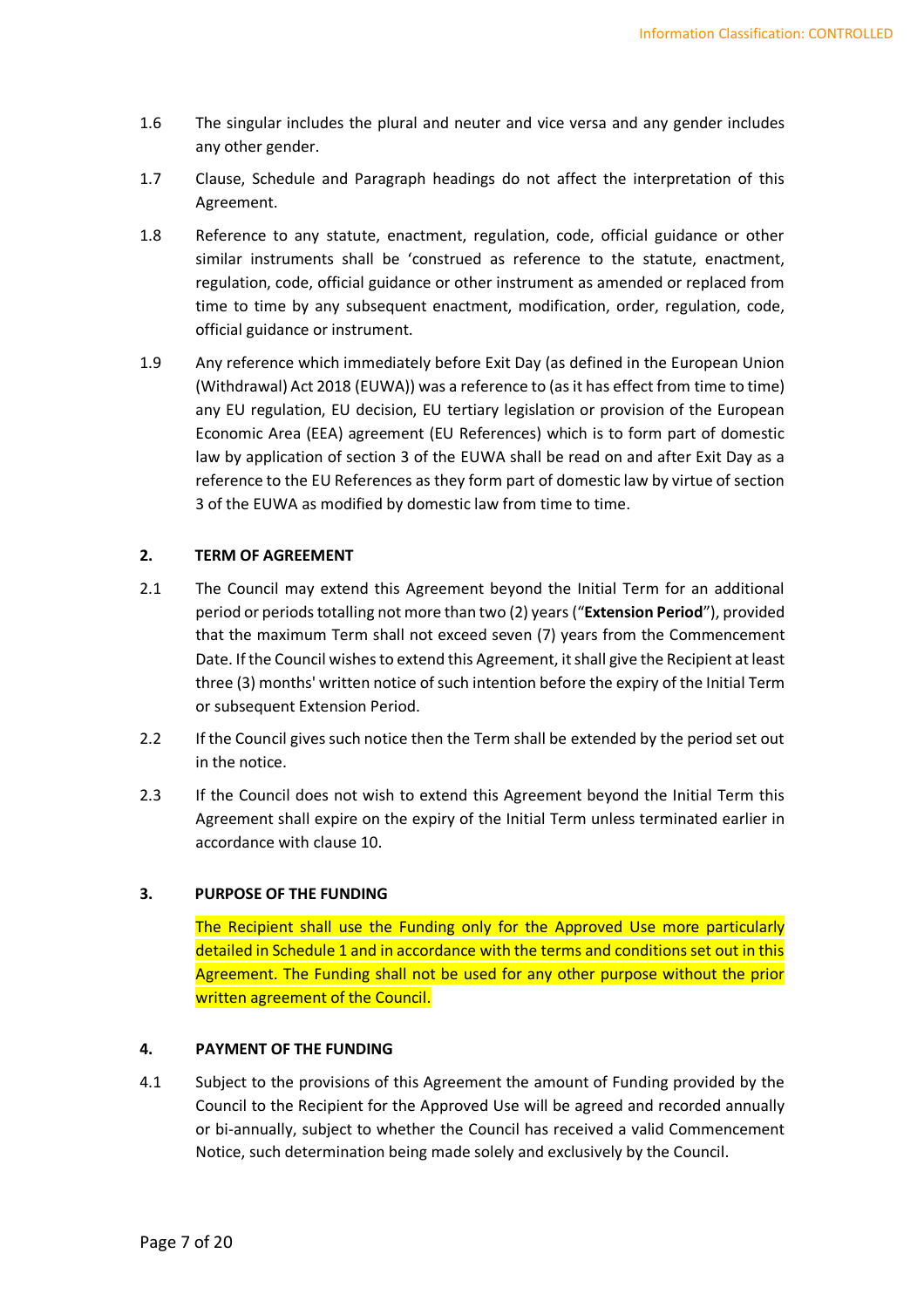- 4.2 Any payment of the Funding is separate from any capital or other funding that may be provided at a later date.
- 4.3 The availability of the Funding is at all times subject to the Recipient's compliance with the terms of this Agreement and any rules, regulations or restrictions of any other relevant regulatory authority or grant funds.
- 4.4 Any payment of part of the Funding under this Agreement is without prejudice to the Council's rights to refuse to pay any further part of the Funding or to exercise its rights to require repayment in accordance with the provisions of this Agreement of the whole or any part of the Funding previously paid to the Recipient.

# 5. OVERPAYMENT AND CLAWBACK

- 5.1 The Recipient shall promptly repay to the Council any money incorrectly paid to it either as a result of an administrative error or otherwise. This includes (without limitation) situations where either an incorrect sum of money has been paid or where Funding monies have been paid in error before all conditions attaching to the Funding have been complied with by the Recipient.
- 5.2 If a Clawback is imposed a notice will be sent to the Recipient setting out the amount of overpayment that the Council considers has occurred together with the level of Clawback imposed.
- 5.3 If a Clawback is imposed the Recipient shall either pay the amount or agree to the Clawback being offset from a future payment of Funding, as the case may be.
- 5.4 The Recipient shall be at liberty to make representations in writing to the Council setting out the reasons it considers that the Clawback should be adjusted together with evidence in sufficient detail to enable the Council to reconsider the requirement for the clawback provided always that the Council's decision shall be final and binding.

# 6. RECIPIENT'S OBLIGATIONS

- 6.1 In consideration of the payment of and use of the Funding the Recipient shall:
	- 6.1.1 use the Funding only for the purpose and in accordance with section 216(2) of the Planning Act 2008 and Regulation 59 of the Regulations;
	- 6.1.2 ensure delivery of the works constituting the Approved Use in accordance with the terms of this Agreement;
	- 6.1.3 ensure that all legal and regulatory requirements are complied with in the delivery of the Approved Use to include (but not limited to) the obtaining of the Planning Permission, compliance with the Highways Act 1980, compliance with the Public Contracts Regulations 2015 and compliance with Health and Safety at Work Act 1974, the Management of Health and Safety at Work Regulations 1992;
	- 6.1.4 comply with all statutory registration requirements and exercise proper skill and diligence in the spending of the Funding;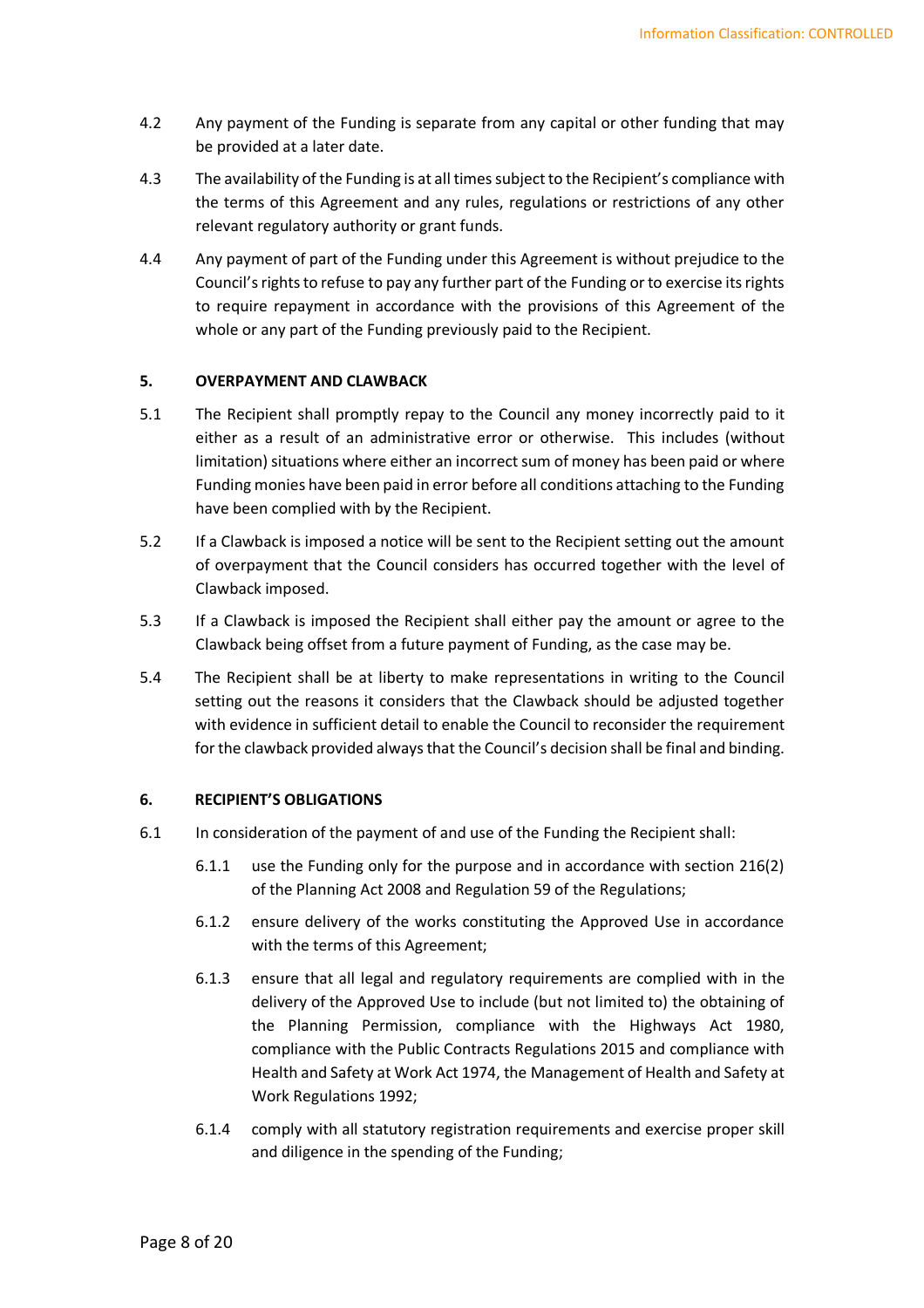- 6.1.5 spend their Funding within five (5) years of receipt or promptly return it or the remainder of it (where some but not all has been applied to the Approved Use) to the Council.
- 6.1.6 keep the records referred to in Clause 6.1.9 for a minimum of 7 years following the spending of the Funding;
- 6.1.7 provide true and comprehensive copies of the records referred to in Clause 6.1.9 and Schedule 2 to the Council on reasonable notice to enable the Council to draft their annual report under the Regulations;
- 6.1.8 acknowledge that if the Recipient fails to provide any record maintained pursuant to Clause 6.1.9 on receipt of reasonable notice, the Council has the right to attend the Recipient's offices, and inspect the records and take copies of the records at all reasonable times subject always to the requirement for both Parties to comply with Data Protection Legislation;
- 6.1.9 provide to the Council an annual report no later than 01 December, setting out the information required in Regulation 121A (including the sums the Recipient retains unspent, of the Funding) and how the Funding for that year has been spent;
- 6.1.10 at all times during the period of this Agreement and for a minimum period of 6 years thereafter:
	- i) keep secure and give to the Council or make available for inspection at any reasonable hour by the Council, its internal auditors, the Commissioner for Local Administration (Ombudsman), the external auditor, or any of their representatives all original and copy records, documents, information, statements and papers which may be acquired or produced by the Recipient or by any sub-contractor in the performance of the Agreement;
	- ii) ensure the maintenance of a clear and unambiguous audit trail at all times in accordance with best practice;
- 6.1.11 ensure that it appoints a nominated representative whose details will be notified in writing to the Council within 7 days of completion of the Agreement who will act as its representative and who will be responsible for ensuring the proper control and management of the Funding and the supervision and submission of all information required by the Council. If the representative changes from time to time the Recipient shall notify the Council in writing within 7 days of such replacement;
- 6.1.12 on becoming aware, immediately notify the Council's representative by letter or email of any actual or threatened or alleged claims, demands, investigations or proceedings, whether civil or criminal in respect of the Funding against the Recipient;
- 6.1.13 ensure that local products and services are used where possible in order to support the local economy;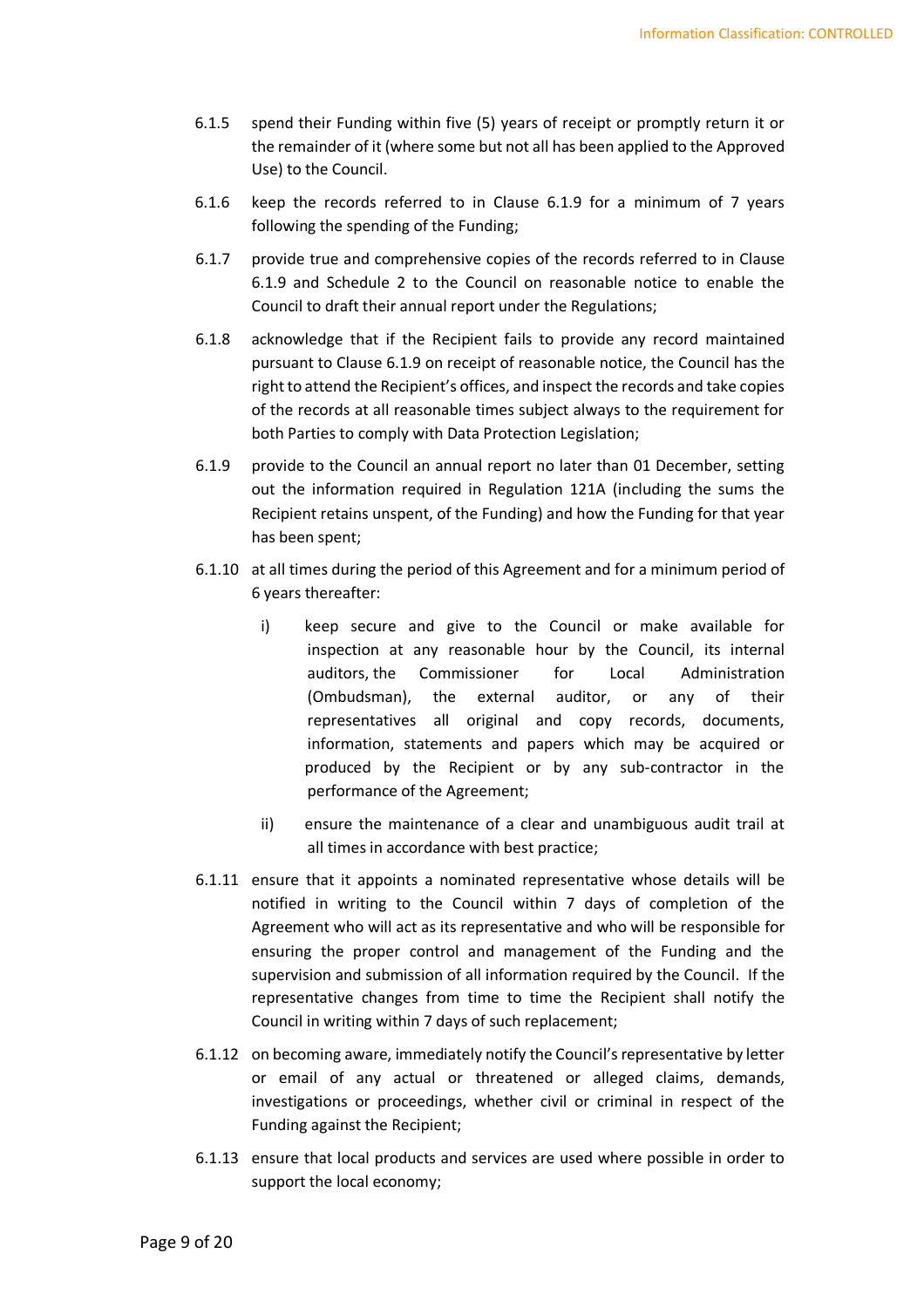# 7. COUNCIL'S OBLIGATIONS

- 7.1 In consideration of the Approved Use to be delivered by the Recipient under this Agreement and the terms and conditions of this Agreement being complied with by the Recipient the Council agrees to pay to the Recipient the Funding in accordance with Clause 4 subject to the terms and conditions set out in this Agreement.
- 7.2 The Council shall appoint a nominated representative whose details will be notified in writing to the Recipient within 7 days of completion of the Agreement. If the representative changes from time to time the Council shall notify the Recipient in writing within 7 days of such replacement.

# 8. ACKNOWLEDGMENT AND PUBLICITY

- 8.1 The Recipient shall acknowledge the support of the Council in any materials that refer to projects supported with the CIL payment and in any written or spoken public presentations about the Project. Such acknowledgements (where appropriate or as requested by the Council) shall include the Council's name and logo (or any future name or logo adopted by the Council) using the templates provided by the Council from time to time.
- 8.2 In using the Council's name and logo, the Recipient shall comply with all reasonable branding guidelines issued by the Council from time to time.
- 8.3 The Recipient agrees to participate in and co-operate with promotional activities relating to the Funding that may be instigated and/or organised by the Council.
- 8.4 The Council may acknowledge the Recipient's involvement in Funding payments made as appropriate without prior notice. The Council shall acknowledge the support of the Recipient in any materials that refer to the Funding and in any written or spoken public presentations about projects supported with the Funding. Such acknowledgements (where appropriate or as requested by the Recipient) shall include the Recipient's name and logo (or any future name or logo adopted by the Recipient) using the templates provided by the Recipient.
- 8.5 The Recipient shall comply with all reasonable requests from the Council to facilitate visits, provide reports, statistics, photographs and case studies that will assist the Council in their promotional and fundraising activities relating to projects supported with the Funding.

# 9. CONFIDENTIALITY; DISCLOSURE OF INFORMATION; FREEDOM OF INFORMATION AND EQUALITY ACT;

- 9.1 CONFIDENTIALITY
- 9.1.1 Except where otherwise provided for in this Agreement, Confidential Information is owned by the Party that discloses it (the "Disclosing Party") and the Party that receives it (the "Receiving Party") has no right to use it.
- 9.1.2 Subject to Clauses 9.1.3 and 9.1.4, the Receiving Party agrees: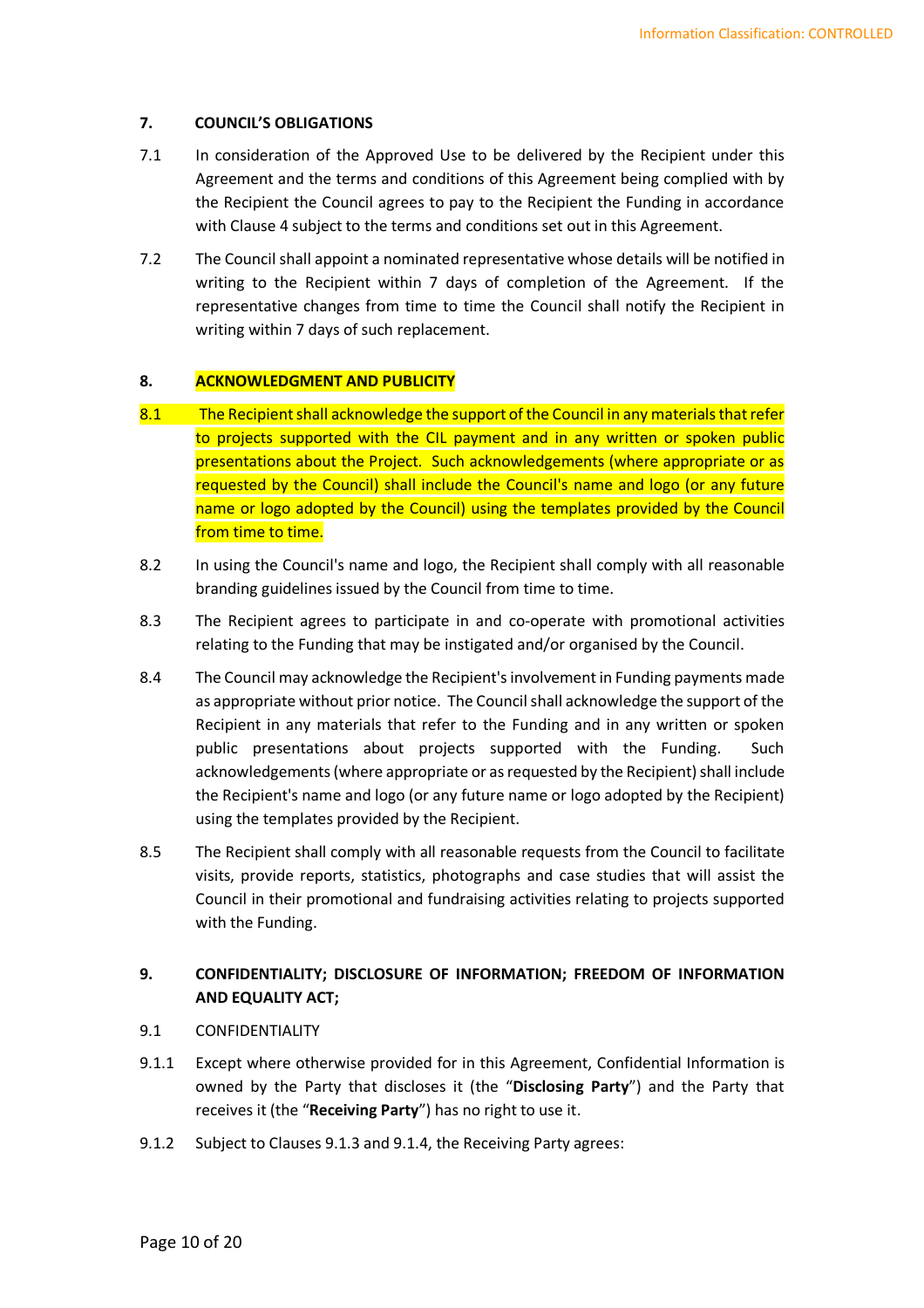- (a) to use the Disclosing Party's Confidential Information only in connection with the Receiving Party's performance under this Agreement;
- (b) not to disclose the Disclosing Party's Confidential Information to any third party or to use it to the detriment of the Disclosing Party; and
- (c) to maintain the confidentiality of the Disclosing Party's Confidential Information and to return it immediately on receipt of written demand from the Disclosing Party.
- 9.1.3 The Receiving Party may disclose the Disclosing Party's Confidential Information:
	- (a) in connection with any dispute resolution under Clause 14 (Dispute Resolution);
	- (b) in connection with any litigation between the Parties;
	- (c) to comply with the law;
	- (d) to its staff, consultants and sub-contractors, who shall in respect of such Confidential Information be under a duty no less onerous than the Receiving Party's duty set out in clause 9.1.2;
	- (e) to comply with a regulatory bodies request.
- 9.1.4 The obligations in clause 9.1 and clause 9.2 will not apply to any Confidential Information which:
	- (a) is in or comes into the public domain other than by breach of this Agreement;
	- (b) the Receiving Party can show by its records was in its possession before it received it from the Disclosing Party; or
	- (c) the Receiving Party can prove that it obtained or was able to obtain from a source other than the Disclosing Party without breaching any obligation of confidence.
- 9.1.5 The obligations in clause 9.1 and clause 9.2 shall not apply where the Confidential Information is related to an item of business at a board meeting of the Council or of any committee, sub-committee or joint committee of the Council or is related to an executive decision of the Council and it is not reasonably practicable for that item of business to be transacted or that executive decision to be made without reference to the Confidential Information, provided that the Confidential Information is exempt information within the meaning of Section 101 of the Local Government Act 1972 (as amended), the Council shall consider properly whether or not to exercise its powers under Part V of that Act or (in the case of executive decisions) under the Local Authorities (Executive Arrangements) (Access to Information) (England) Regulations 2000 as amended to prevent the disclosure of that Confidential Information and in doing so shall give due weight to the interests of the Recipient and where reasonably practicable shall consider any representations made by the Recipient.

#### 9.2 DATA PROTECTION

9.2.1 The Parties acknowledge and shall comply with the provisions of the Data Protection Legislation and Data Guidance and any related legislation insofar as the same relates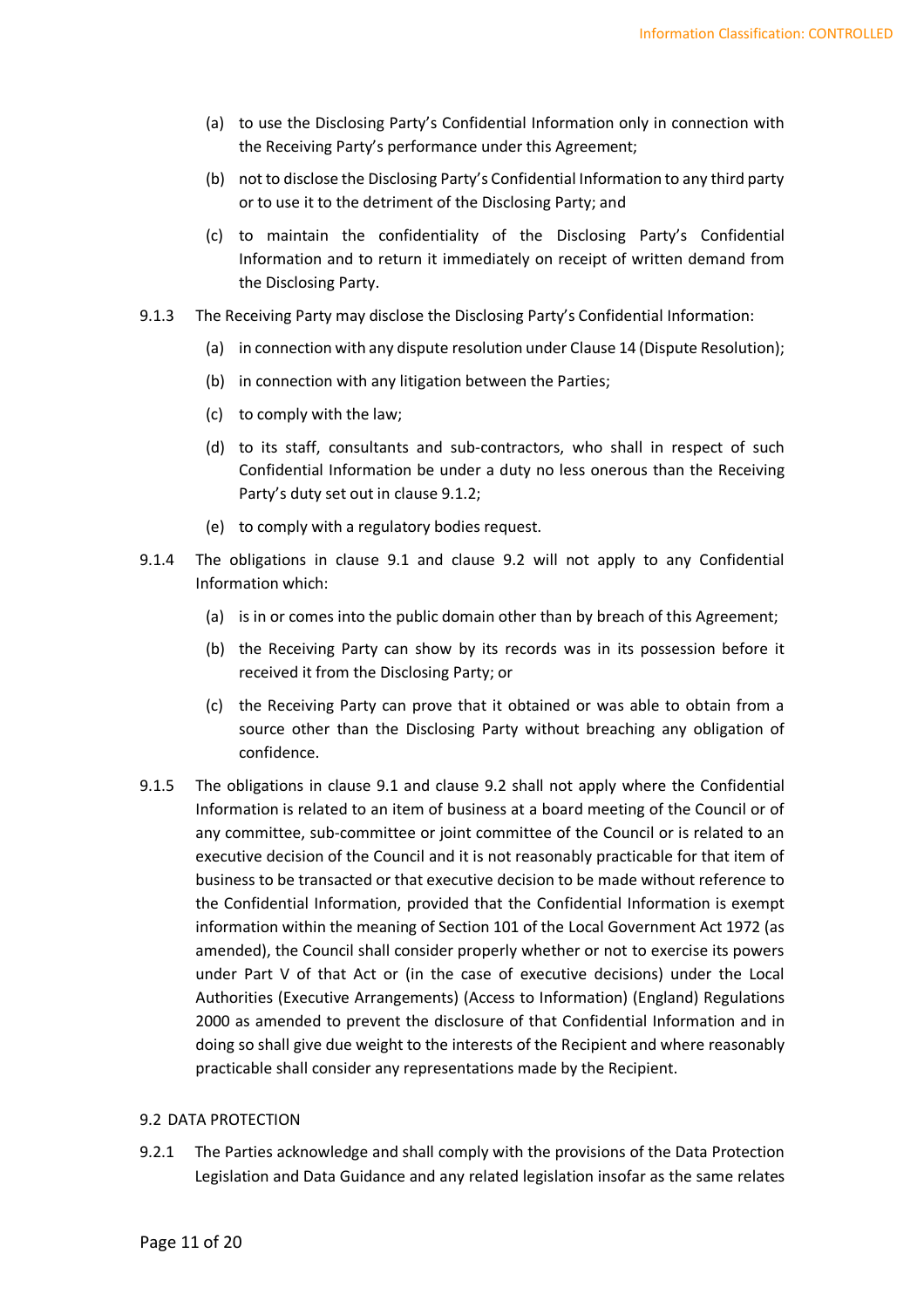to the terms of this Agreement. The Parties do not anticipate any processing of Personal Data for the provision of Funding under this Agreement. If Personal Data is processed under this Agreement, then in advance of doing so the Parties shall agree an appropriate amendment that will comply with the provisions of the Data Protection Legislation.

### 9.3 FREEDOM OF INFORMATION AND TRANSPARENCY

- 9.3.1 The Parties acknowledge their respective duties under the FOIA and the EIR and shall give all reasonable assistance to each other where appropriate or necessary to comply with such duties.
- 9.3.2 The Parties acknowledge that, except for any information which is exempt from disclosure in accordance with the provisions of the FOIA, the content of this Agreement is not Confidential Information.
- 9.3.3 Notwithstanding any other provision of this Agreement, the Recipient hereby consents to the publication of this Agreement in its entirety including from time to time agreed changes to this Agreement subject to the redaction of information that is exempt from disclosure in accordance with the provisions of the FOIA.
- 9.3.4 In preparing a copy of this Agreement for publication pursuant to clause 9.3.4 the Council may consult with the Recipient to inform its decision making regarding any redactions but the final decision in relation to the redaction of information shall be at the Council's absolute discretion.
- 9.3.5 The Recipient shall comply with any requirements (including compliance with any appropriate information assurance scheme and the Computer Misuse Act 1990) in relation to its security policies, procedures and control of Confidential Information.
- 9.3.6 Each Party shall be responsible for any costs associated with its own compliance with the provisions of this clause 9.3.

# 9.4 EQUALITY ACT

 In respect of the use of the Funding the Recipient shall, where appropriate, comply with the Equality Act 2010 and all other relevant related statutory and regulatory requirements relating to equal opportunities and shall not treat any person or group of people less favourably than another on the grounds of race, colour, religion, belief, ethnicity, gender, age, disability, nationality, marital status and civil partnership, pregnancy and maternity or sexual orientation;

#### 10. TERMINATION

- 10.1 This Agreement shall continue until the date set out in Clause 2.1 unless otherwise terminated in accordance with terms of this Agreement.
- 10.2 The Council may terminate the Agreement at any time by giving at least one (1) months' notice in writing (or such other longer period as is specified in the notice) to the Recipient.
- 10.3 In the event of termination of this Agreement: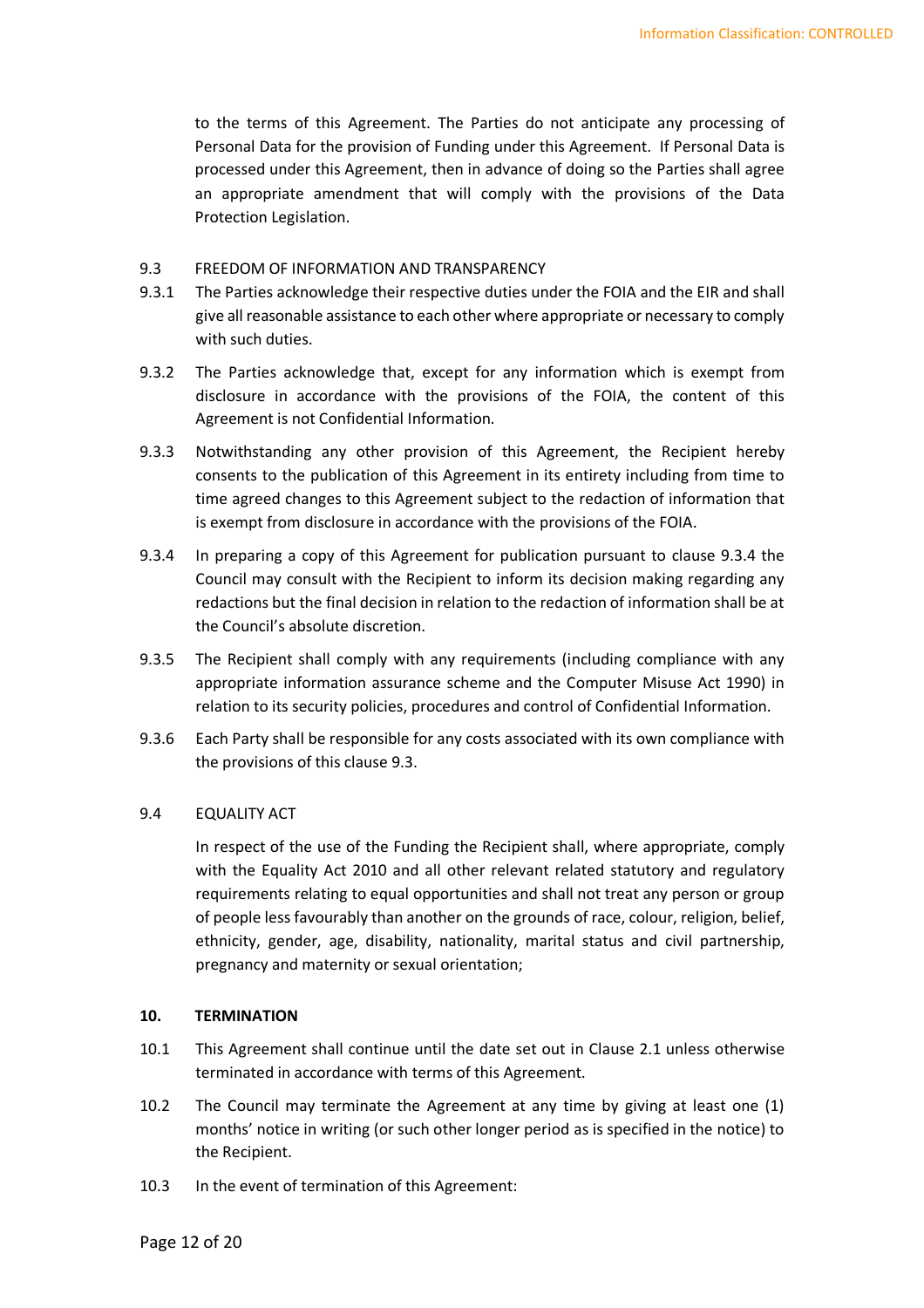- 10.3.1 the Council shall cease to be under any obligation to the Recipient and all payments of Funding shall cease immediately;
- 10.3.2 the Recipient shall promptly return all Funding monies paid to it, or proportion thereof, not properly utilised or applied as set out in CIL Regulation 59.
- 10.4 Termination or expiry of this agreement shall not affect any rights, remedies, obligations or liabilities of the Parties that have accrued up to the date of termination or expiry, including the right to claim damages in respect of any breach of the agreement which existed at or before the date of termination or expiry.

# 11. WITHHOLDING, SUSPENDING AND REPAYMENT OF FUNDING

- 11.1 The Council will pay to the Recipient any Funding due, by the end of April and/or October each year, as appropriate, subject to the Council having received a valid Commencement Notice, such determination being made solely and exclusively by the Council. However, without prejudice to the Council's other rights and remedies, the Council may at its discretion withhold or suspend payment of the Funding and/or require repayment of all or part of the Funding (together with associated costs) if:
	- 11.1.1 the Recipient uses the Funding for purposes other than those for which they have been awarded;
	- 11.1.2 the Council considers that the Recipient has not spent the Funding within 5 years from the date of the grant;
	- 11.1.3 the Recipient is, in the reasonable opinion of the Council, delivering the Approved Use in a negligent manner;
	- 11.1.4 the Recipient commits or committed a Prohibited Act;
	- 11.1.5 an offence is committed by the Recipient, or any body contracted by the Recipient delivering the Approved Use, under the Bribery Act 2010 or any related subsequent legislation, or Section 117(2) of the Local Government Act 1972
	- 11.1.6 the Recipient fails to comply with any of the terms and conditions set out in this Agreement and fails to rectify any such failure within thirty (30) days of receiving written notice detailing the failure.
- 11.2 In the event of any of the circumstances set out in 11.1, the Council reserves the right to terminate the contract immediately.
- 11.3 Wherever under the Agreement any sum of money is recoverable from or payable by the Recipient (including any sum that the Recipient is liable to pay to the Council in respect of any breach of the Agreement), the Council may unilaterally deduct that sum from any future Funding then due, or which at any later time may become due to the Recipient under the Agreement or under any other agreement or contract with the Council.
- 11.4 The Recipient shall make any payments due to the Council without any deduction whether by way of set-off, counterclaim, discount, abatement or otherwise.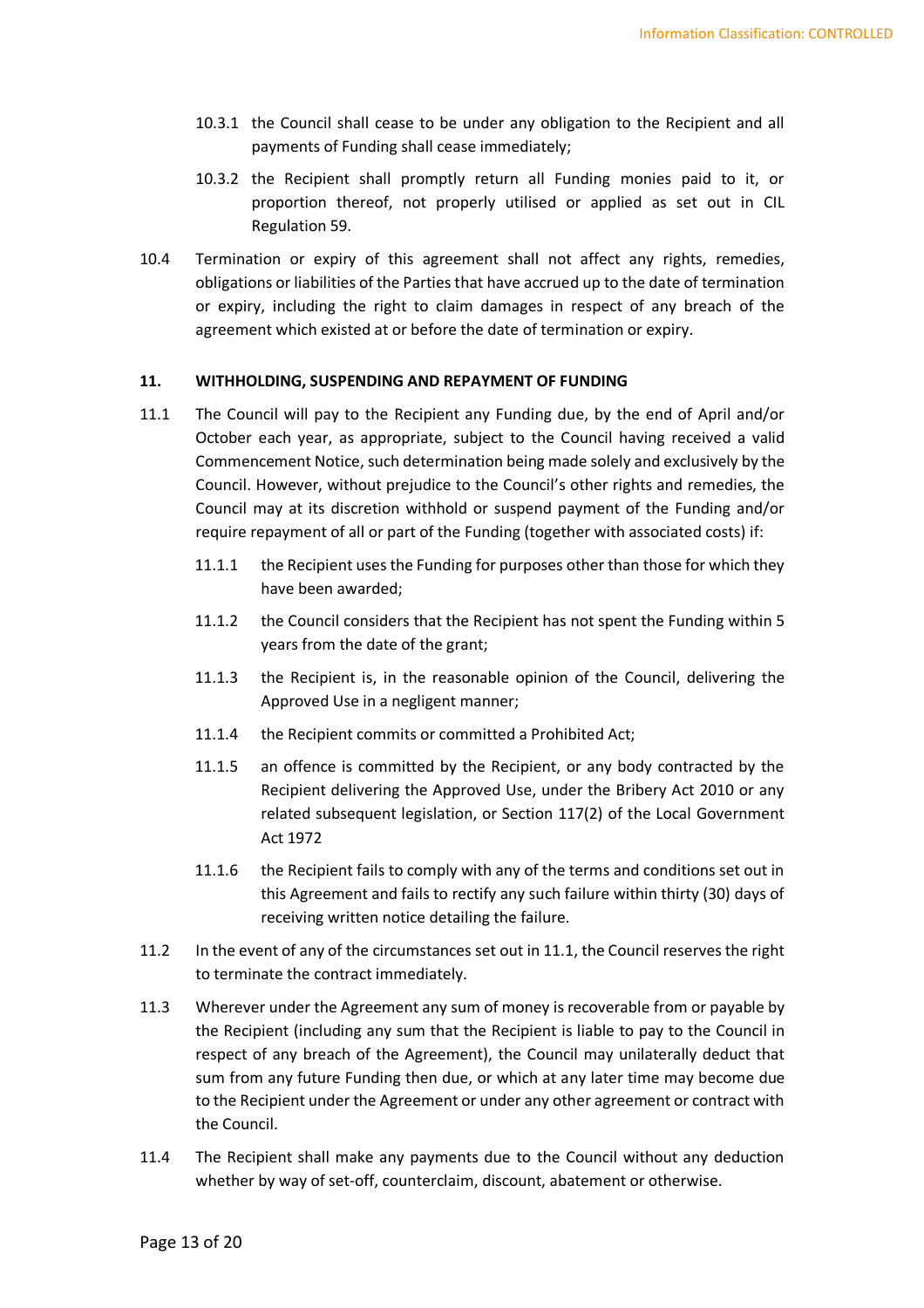11.5 Should the Recipient be subject to financial or other difficulties which are capable of having a material impact on its effective delivery of the Approved Use or compliance with this Agreement it will notify the Council as soon as possible so that, if possible, and without creating any legal obligation, the Council will have an opportunity to provide assistance in resolving the problem or to take action to protect the Council and the Funding.

# 12. LIMITATION OF LIABILITY

- 12.1 The Council accepts no liability for any consequences, whether direct or indirect, that may come about from the use of the Funding or from withdrawal of the Funding. The Recipient shall indemnify and hold harmless the Council, its employees, agents, officers or sub-contractors with respect to all claims, demands, actions, costs, expenses, losses, damages and all other liabilities arising from or incurred by reason of the actions and/or omissions of the Recipient in relation to the application of the Funding, the non-fulfilment of obligations of the Recipient under this Agreement or its obligations to third parties.
- 12.2 The Recipient shall effect and maintain with a reputable insurance company a policy or policies in respect of all risks which may be incurred by the Recipient, arising out of the Recipients performance of the Agreement, including death or personal injury, loss or damage to property or any other loss, not limited to public liability insurance and employers liability insurance.
- 12.3 The Council accepts no liability for the future maintenance or repair of any projects supported with the Funding and the Council's liability under this Agreement is limited to the payment of the Funding.

# 13. FORCE MAJEURE

Both Parties shall be released from their respective obligations in the event of any national emergency, war, prohibitive government regulations or in the case of cessation of funding to the Council or for any other cause beyond the reasonable control of the Parties or either of them which renders the performance of this Agreement impossible whereupon all monies not used in the provision of the Project and paid in advance by the Council to the Recipient shall be returned to the Council.

# 14. DISPUTE RESOLUTION

- 14.1 Any disputes or differences arising between the Parties in respect of the construction or effect of this Agreement, or the rights, duties and liabilities of the Parties hereinunder, or any matter or event connected with or arising out of the Agreement shall be resolved by the Parties negotiating in good faith.
- 14.2 The submission of either Party to clause 14.1 above shall not limit their right to commence any proceedings in any court of competent jurisdiction in England and Wales.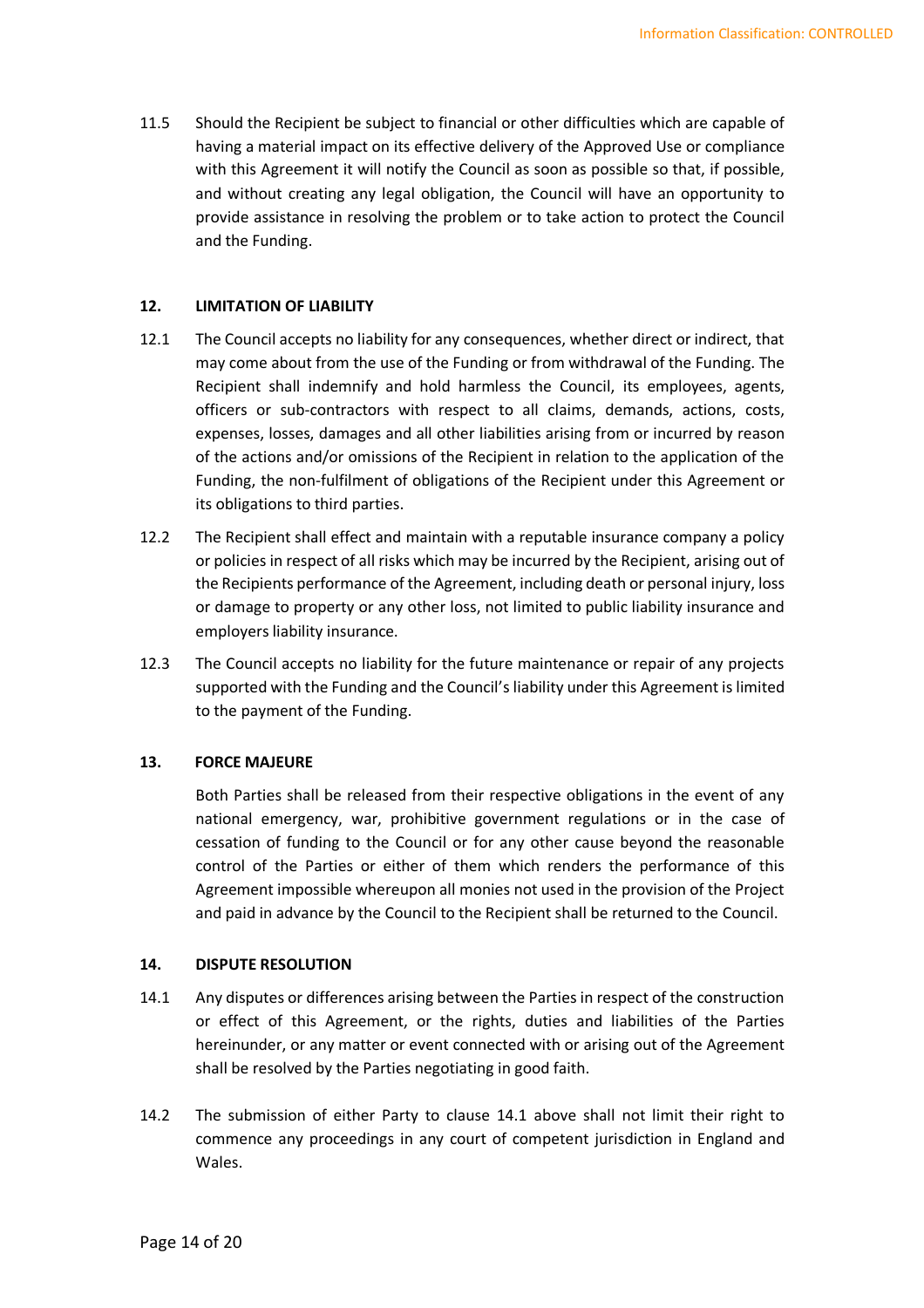# 15. SEVERANCE

If any term or provision in this Agreement shall be held to be illegal or unenforceable, in whole or in part, under any enactment or rule of law, such term or provision or part shall to that extent be deemed not to form part of this Agreement but the validity and enforcement of the remainder of this Agreement shall not be affected.

#### 16. AGENCY AND JOINT VENTURE EXCLUDED

 Nothing contained in this Agreement shall be so construed as to constitute either Party to be the agent of the other nor shall this Agreement operate so as to create a legal partnership, company or joint venture of any kind between the Parties hereto.

#### 17. AUTHORITY

 Each Party hereto warrants and represents to each of the others that it has the full authority, power and capacity to enter into this Agreement, and that all necessary actions have been taken to enable it lawfully to enter into this Agreement.

#### 18. UK SUBSIDY CONTROL

- 18.1 If any court or person with requisite standing alleges that all or any part of the Funding provided by the Strategic CIL under this Agreement breaches the UK Subsidy Control regime, the Parties shall work together to address and mitigate the allegations made and if required establish such alternative means of funding as is lawful.
- 18.2 If any court or person with requisite standing requires all or any part of the Funding provided by the Strategic CIL under this Agreement to be recovered by reason of a breach of the UK Subsidy Control regime and no lawful alternative means of funding can be established, then the Council may claw back any payment already made to the Recipient pursuant to this Agreement to the extent that such payment is unlawful and required at law to be repaid.

#### 19. AMENDMENTS TO AGREEMENT

 This Agreement may not be amended or modified in any manner except by an instrument in writing signed by a duly authorised officer or representative of the Parties hereto.

### 20. ENTIRE AGREEMENT

 Each party acknowledges that this Agreement and any Appendices thereto contain the whole Agreement between the parties and supersedes any previous agreement between the parties whether written or oral.

# 21. NOTICE

 Any notice to be served by either of the Parties on the other shall be in writing and signed by or on behalf of the Party giving it and sent by pre-paid recorded delivery or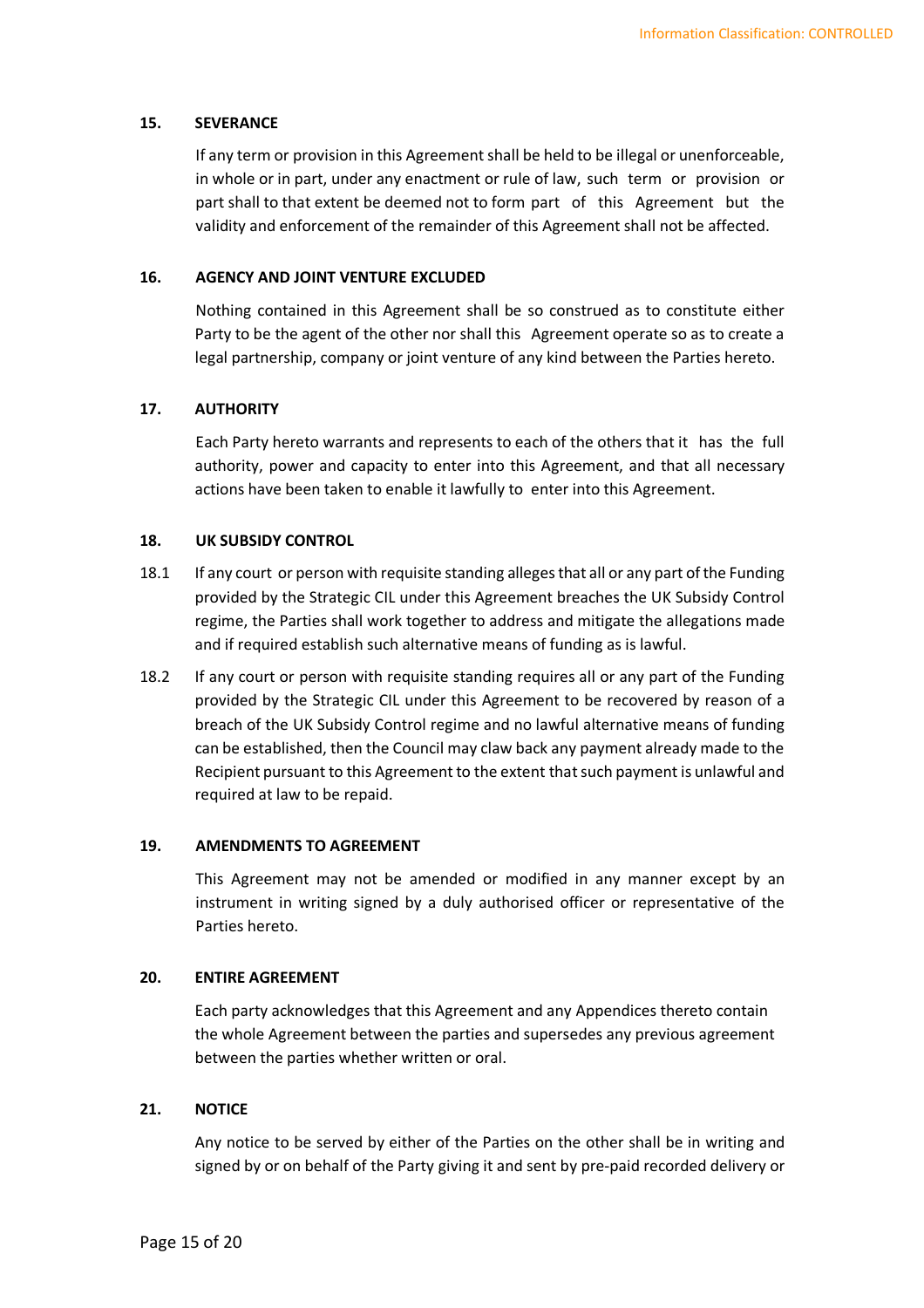registered post to the address set out at the start of this Agreement, in the case of the Council marked for the attention of

Gemma Arthur, Infrastructure Group Leader – Planning Policy, Cornwall Council;

and in the case of the Recipient marked for the attention of

John Hesketh, Parish Clerk, Menheniot Parish Council;

or in either case at such address and marked for such other attention as may be notified in writing by the relevant Party to the other Party from time to time for this purpose.

# 22. COUNTERPARTS

This Agreement may be executed in any number of counterparts, each of which when executed and delivered shall constitute a duplicate original, but all the counterparts together shall constitute the one Agreement.

# 23. RIGHTS OF THIRD PARTIES

 No person other than a contracting party may enforce the provisions of this Agreement by virtue of the Contracts (Rights of Third Parties) Act 1999 but this does not affect any right or remedy of a third party which exists or is available apart from the Act.

# 24. GOVERNING LAW & JURISDICTION

 This Agreement shall be governed by English law and the courts of England shall have exclusive jurisdiction to settle any dispute arising out of or in connection with this Agreement.

# 25. ELECTRONIC SIGNATURES

Each Party agrees to sign this Agreement by electronic signature (whatever form the electronic signature takes) and that this method of signature is as conclusive of our intention to be bound by this Agreement as if signed by each Party's manuscript signature.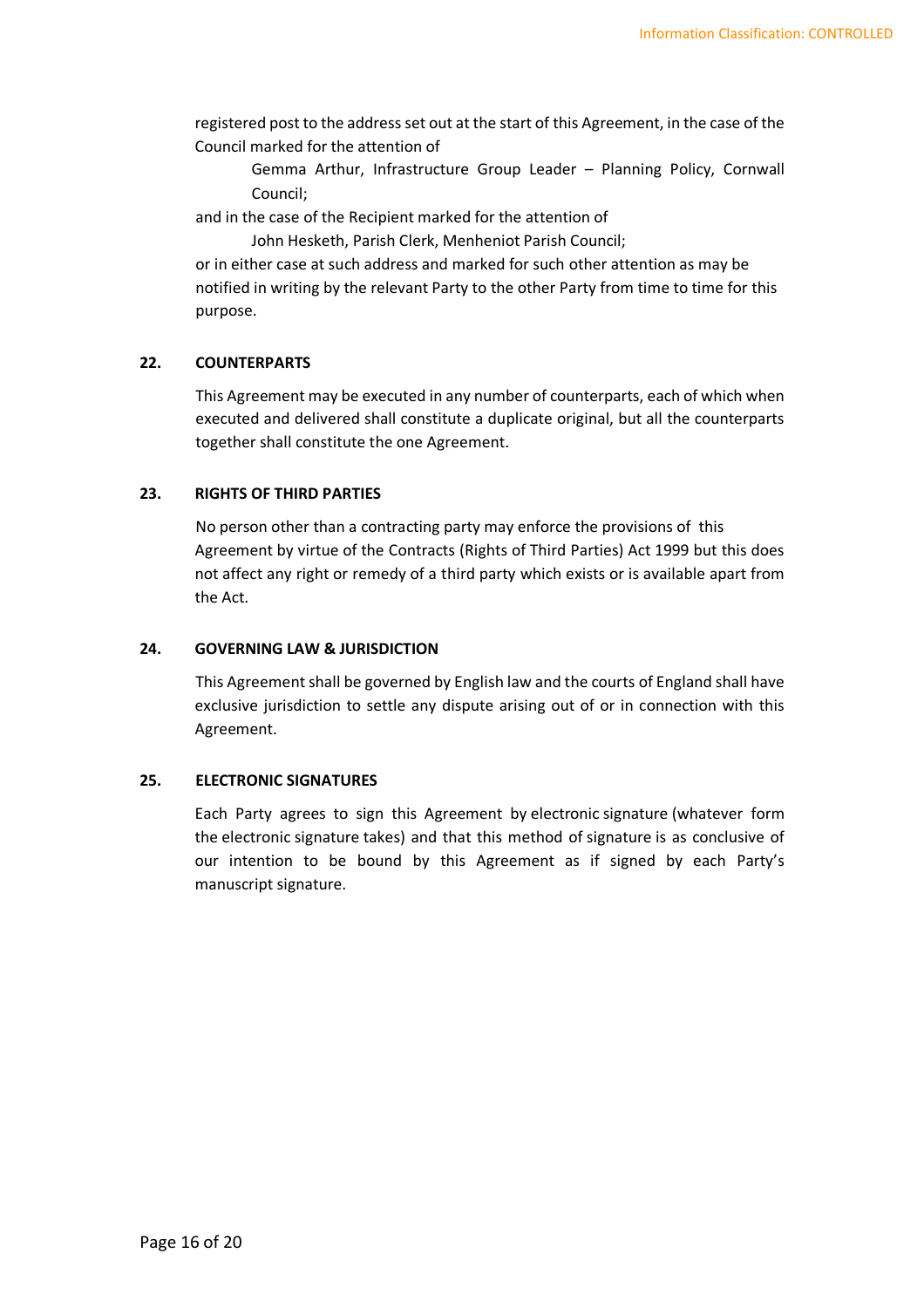IN WITNESS of which the Parties have caused this document to be duly executed as a deed the day and year first above written.

| <b>EXECUTED AS A DEED by affixing the</b> |  |
|-------------------------------------------|--|
| <b>COMMON SEAL of THE CORNWALL</b>        |  |
| <b>COUNCIL</b> in the presence of:        |  |

Authorised Officer

……………………………………………

| <b>EXECUTED AS A DEED by</b>    |  |
|---------------------------------|--|
| <b>MENHENIOT PARISH COUNCIL</b> |  |
| acting by:                      |  |

…………………………………………… Member

…………………………………………… Signatory Full Name

…………………………………………… Member

…………………………………………… Signatory Full Name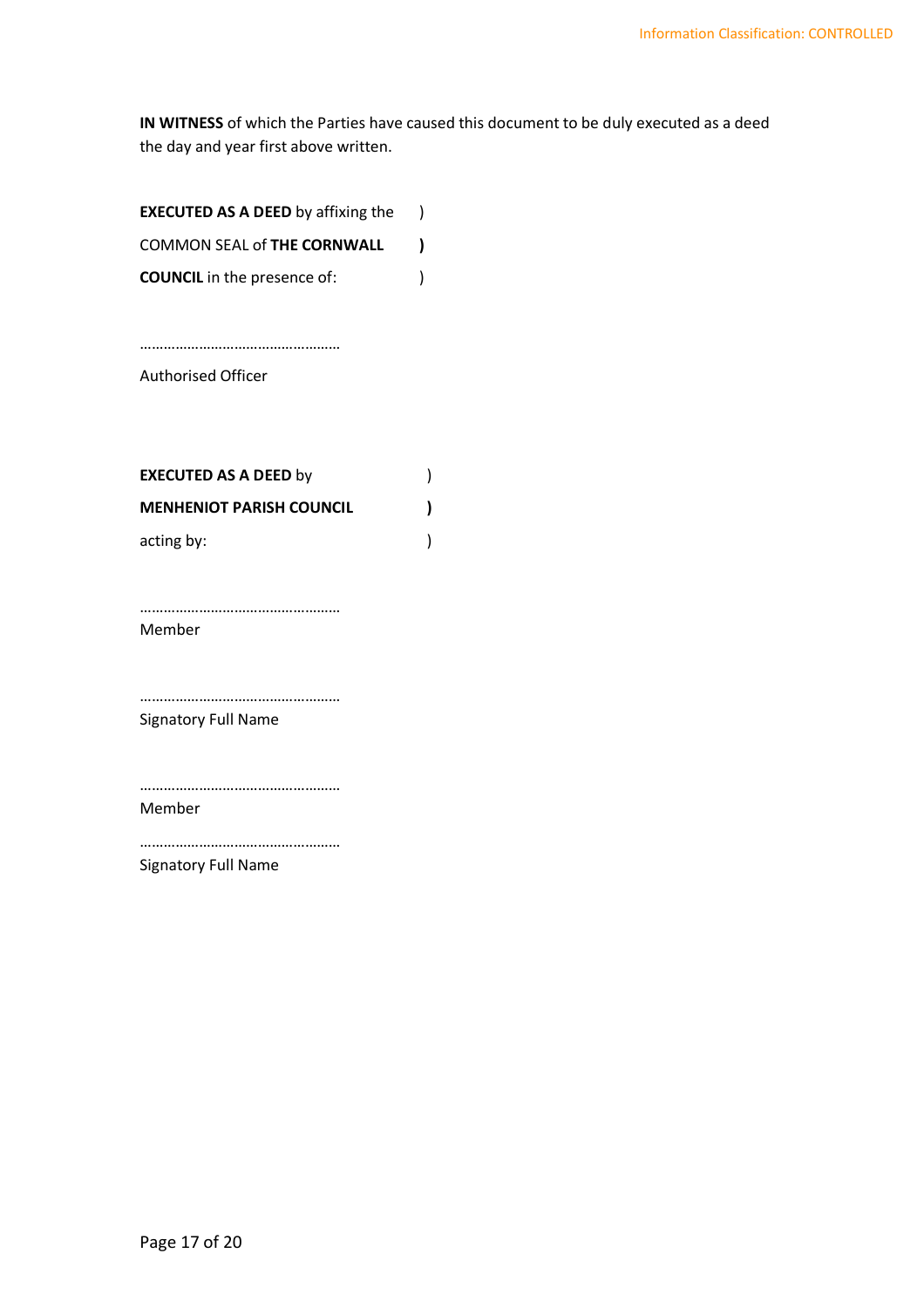# SCHEDULE 1

# Infrastructure

59.—(1) A charging authority (the Council) must apply CIL to funding the provision, improvement, replacement, operation or maintenance of infrastructure to support the development of its area.

(4) For the purposes of this regulation, any reference to applying CIL includes a reference to causing it to be applied, and includes passing CIL to another person for that person to apply to funding the provision, improvement, replacement, operation or maintenance of infrastructure.

(5) This regulation is subject to regulations 59E, detailed below: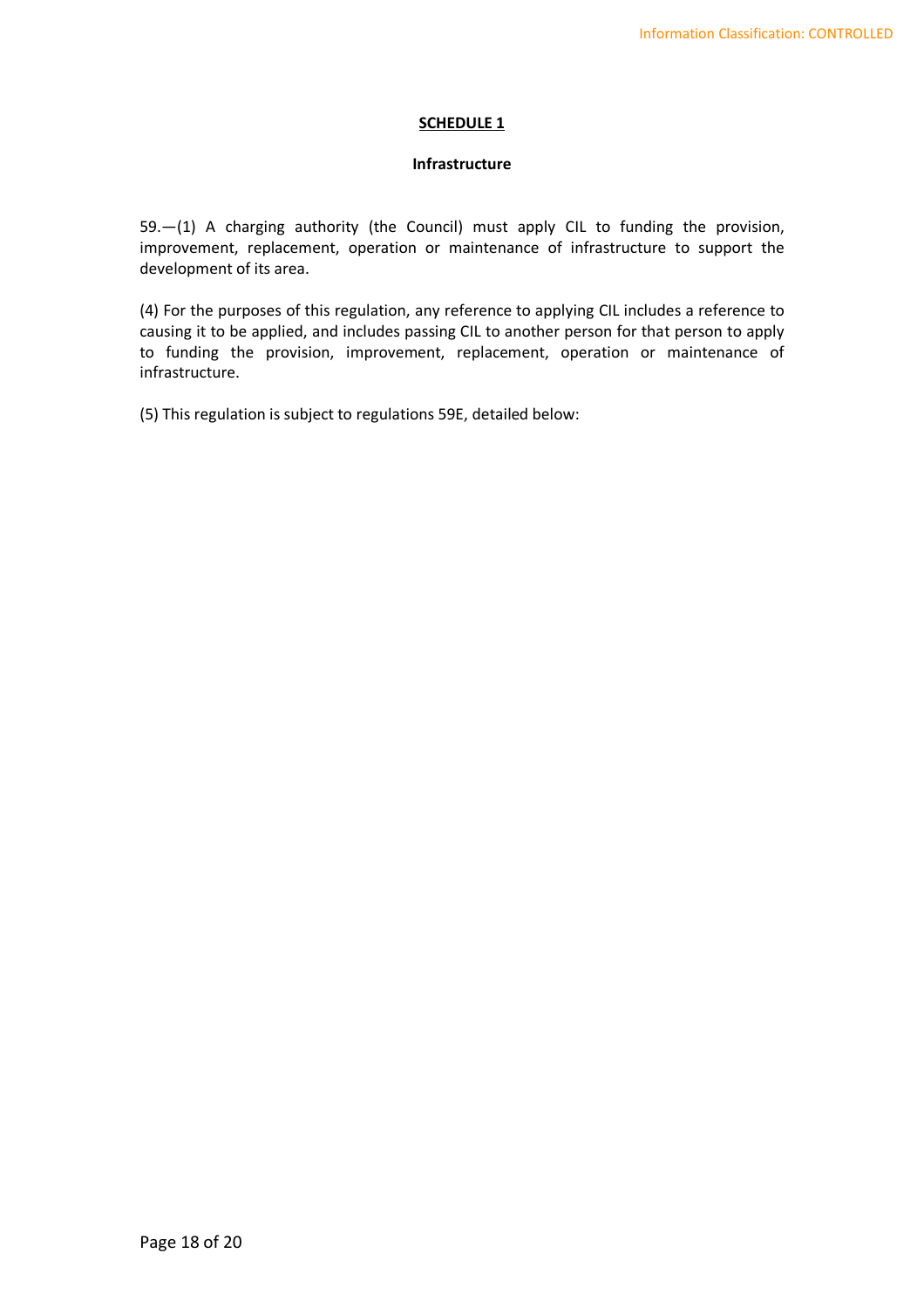#### [59E.- Recovery of CIL passed in accordance with regulation 59A or 59B

(1) This regulation applies to CIL receipts received by a local council in accordance with regulation 59A or 59B that the local council-

- (a) has not applied to support the development of its area within 5 years of receipt; or
- (b) has applied otherwise than in accordance with regulation 59C.

(2) The charging authority may serve a notice on the local council requiring it to repay some or all of the CIL receipts that this regulation applies to.

(3) A notice under paragraph (2) will be valid if it contains the following information-

- (a) the amount of CIL receipts to be repaid;
- (b) the reasons for requiring those receipts to be repaid; and
- (c) the date by which repayment is to be made which must be no earlier than 28 days from the day the notice is served.

(4) On receipt of a valid notice the local council must send to the charging authority any CIL receipts it has not spent up to the value set out under sub-paragraph (3)(a) within the time set out under sub-paragraph (3)(c).

(5) If the local council is unable to repay the full amount set out under sub-paragraph (3)(a) out of unspent CIL receipts, the charging authority must recover the rest of that amount out of future CIL receipts that it would otherwise have to pass to the local council in accordance with regulation 59A or 59B.

(6) If the charging authority recovers CIL receipts in accordance with paragraph (5) it must serve a notice on the local council when those receipts would otherwise be passed to the local council stating-

(a) the amount of CIL receipts recovered; and

(b) the amount of CIL receipts still to be recovered by the charging authority from the local council

(7) A charging authority may withdraw a notice served under paragraph (2) at any time and if it does so any unspent CIL receipts recovered under paragraph (4) or (5) in accordance with the withdrawn notice must be returned to the local council.

(8) A charging authority and a local council may at any time vary the terms of a notice served under paragraph (2) by agreement.

(9) Part 9 (enforcement) does not apply in relation to this regulation.

(10) CIL receipts recovered under this regulation must be used by the charging authority to support the development of the area of the local council they are recovered from by funding-

(a) the provision, improvement, replacement, operation or maintenance of infrastructure;  $\alpha$ r

(b) anything else that is concerned with addressing the demands that development places on an area.

 $1<sup>1</sup>$ 

Notes  $\bf I$ 

Added by Community Infrastructure Levy (Amendment) Regulations 2013/982 reg.8(3) (April 25, 2013: insertion has effect subject to transitional provision specified in SI 2013/982 reg.12)